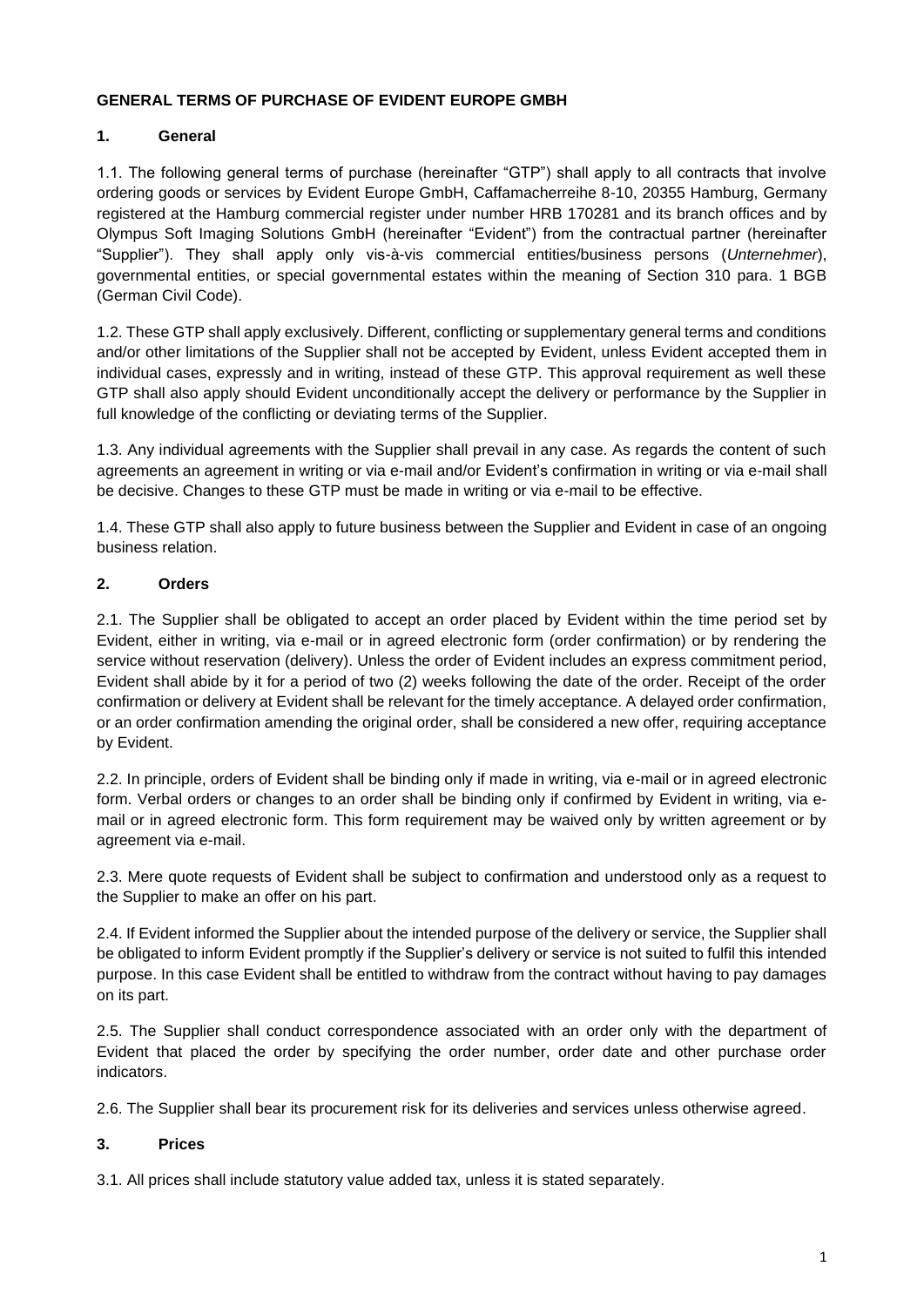3.2. If the Supplier reduces his list prices between the order and the delivery to Evident, Evident shall be entitled to request that the price arranged between Evident and the Supplier be adjusted in the same proportion as the difference between the list price applicable at the time of conclusion of the contract and the list price applicable at the time of delivery to Evident. This only applies, however, if the agreed prices were not expressly agreed as fixed prices and if there are more than four (4) months between conclusion of the contract and delivery.

3.3. In the absence of a written arrangement to the contrary, the price shall include delivery and transport to the shipping address stated in the contract (if no shipping address is stated: to Evident's place of business) including packaging. Upon request, the Supplier shall be obligated to take back the packaging material.

# **4. Payment Terms**

4.1. Unless expressly arranged otherwise in writing, the arranged prices shall be payable within thirty (30) calendar days without any deductions, or within fourteen (14) calendar days with a 2% discount on the gross price of the invoice, from the time the invoiced delivery or the service is accepted, or if acceptance is not required, from the time delivery and service is complete and Evident receives a proper invoice. However, under no circumstances shall the payment period begin before the agreed delivery date. Deduction of discount shall also be permissible if Evident sets off or withholds payments due to defects.

4.2. For each individual order invoices shall correspond to the order in phrasing, sequence of the text and prices and include the information stated in Item 2.5. Duplicates of invoices shall be labelled as such. Value added tax shall be shown separately in the invoice.

4.3. If one of the data mentioned in Item 2.5 is missing in the invoices and this is resulting in delayed processing, the payment periods specified in Item 4.1 shall be extended by the duration of the delay.

4.4. Evident shall not owe any interest after due date. The right to payment of default interest shall remain unaffected. In case of default Evident shall owe default interest in the amount of five percentage points above the base rate according to Section 247 BGB (German Civil Code).

### **5. Delivery Date and Delay in Delivery**

5.1. Arranged delivery dates (delivery times and deadlines) shall be binding.

5.2. Early deliveries shall be permissible only with written approval of Evident. If, in the event of an early delivery, no such approval was given, Evident shall be entitled to apply the prescribed delivery time to the invoice or refuse to take delivery.

5.3. Receipt at the place of receipt specified by Evident shall be relevant for the timeliness of deliveries; for deliveries involving installation or assembly as well as other services acceptance shall be relevant for the timeliness of deliveries.

5.4. Insofar as the Supplier has reason to assume that it will be unable to fulfil its contractual obligations in whole or in part, or in due time, it shall notify Evident immediately in writing by stating reasons and specifying the expected duration of the delay.

5.5. If the Supplier fails to perform, or fails to perform within the arranged delivery time, Evident shall be entitled to the statutory claims against the Supplier without limitation. If the date on which the delivery must be made at the latest can be determined by virtue of the contract, the Supplier shall be in default at the end of such date, without this requiring a reminder. In addition to further statutory claims, Evident shall be entitled to claim liquidated damages caused by default in the amount of 1% of the net price per completed calendar week, but not more than 5% of the net price of the goods delivered or services rendered late. Evident reserves the right to prove that a higher loss has been incurred. The Supplier may prove that no damage or only considerably less damage has been incurred.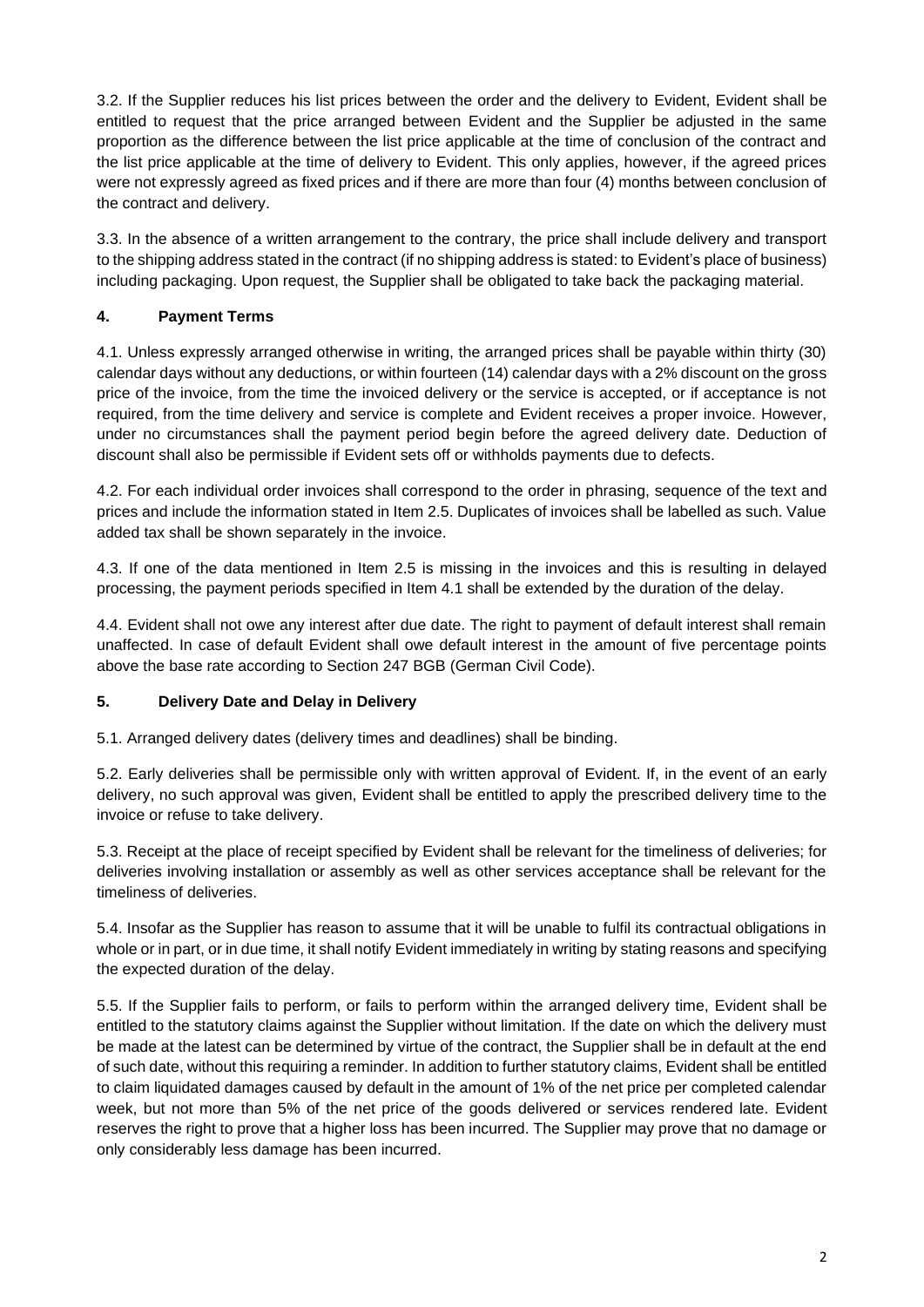## **6. Delivery, Passing of Risk, Place of Performance**

6.1. Delivery shall be at the Supplier's expense and risk. For deliveries involving installation or assembly, the risk shall pass upon acceptance. Moreover, in case of an agreed acceptance procedure the statutory provisions pertaining to contracts to produce a work (*Werkvertragsrecht*) apply accordingly. For deliveries without installation or assembly the risk passes upon receipt at the place of receipt specified by Evident in the order. Even if shipping has been arranged, the risk shall pass to Evident not until the goods or services were handed over to Evident at the arranged place of destination. If a place of destination is not specified, delivery shall be made to place of business of Evident.

6.2. Unless stipulated otherwise, the shipping and packaging costs, insurances, customs duties, fees, taxes and other dues shall be at the Supplier's expense. In this case Evident shall be entitled to give instructions about the mode of transport, the carrier and the shipper.

6.3. The Supplier shall also be responsible for any additional costs arising from the failure of complying with shipping or packaging regulations or for any expedited shipping necessary to maintain the delivery date.

6.4. If the parties expressly arranged delivery ex works or ex stock of the Supplier, shipping must be made at the lowest cost, in each case, unless Evident stipulated a specific mode of transport.

6.5. Without prior written approval of Evident the Supplier shall not be entitled to partial deliveries or partial performance.

6.6. The Supplier shall package delivered goods as customary in trade. It shall package, label and ship hazardous goods in accordance with the pertinent domestic or international regulations, applicable in each case. In addition to the hazard class, the accompanying documents shall also include other information stipulated by the respective shipping regulations.

6.7. A dispatch note must be sent to Evident via e-mail or fax no later than upon dispatch. The Supplier shall enclose a delivery note with the delivery item by specifying the date (issue and shipping), the content of the shipment (product description, item number and number of items) as well as specify the order information within the meaning of Item 2.5. If the delivery note is missing or incomplete, Evident shall not be responsible for any resulting delays in payment; the payment periods stated in Item 4.1 shall be extended by the time of the delay.

6.8. All shipments made in breach of Item 6.7. 2nd sentence hereinabove shall be stored at the Supplier's expense and risk until the arrival of the documents issued in accordance with the contract. Evident shall be entitled to ascertain the content and condition of such shipments at the Supplier's expense.

6.9. The Supplier shall provide all supporting documents (e.g. certificates of origin, safety data sheets, product-specific documentation) required for Evident to clear customs or gain other benefits.

6.10. Evident does not assume any costs for the insurance of the goods, in particular not any costs of a forwarding insurance. This shall also apply if insurance had been obtained in previous transportation agreements or if the value of the goods pursuant to no. 21.2 ADSp (German Freight Forwarders' General Terms and Conditions) is exceeded. This regulation includes no instruction to the Supplier to refrain from taking out insurance.

### **7. Spare Parts**

7.1. The Supplier undertakes to supply spare parts for the duration of the estimated technical use, at least however another ten years following delivery at reasonable prices and pursuant to the terms of the respective underlying contract.

7.2. If the Supplier discontinues the delivery of spare parts after the end of the aforementioned time period, he shall promptly inform Evident and give Evident the opportunity to place a final order. Such notification shall be made at least six (6) months before the latest possible time for placing orders.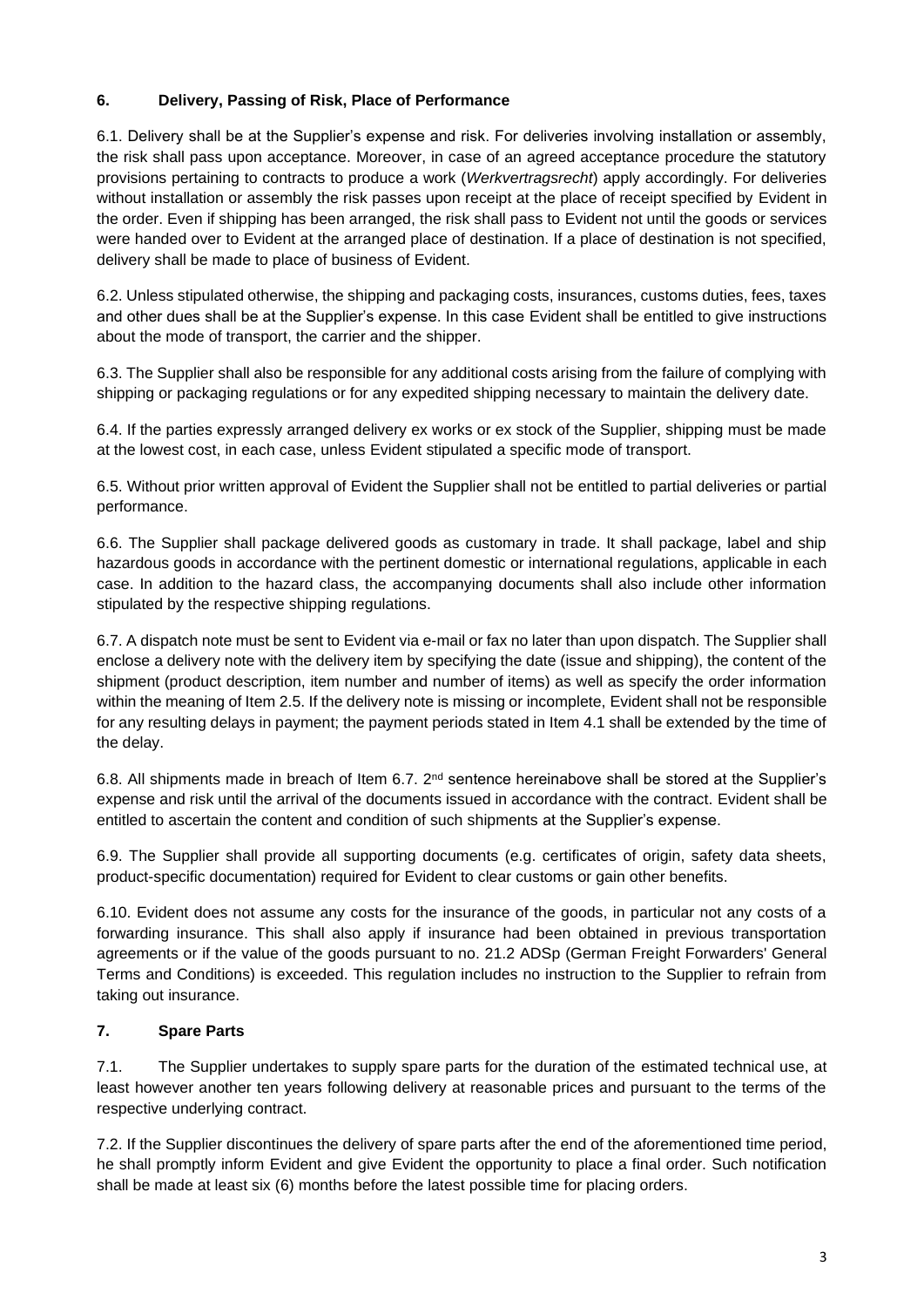### **8. Warranty**

8.1. The Supplier warrants that the goods and services are free of defects in quality or title and that they comply with the contractually agreed properties. The Supplier in particular guarantees that its deliveries and services conform recognised standards of technology, statutory and official safety and environmental protection regulations in force in the Federal Republic of Germany or which have been adopted subject to a transitional period. The Supplier moreover warrants that it will observe all applicable laws, directives and regulations of a domestic or international nature (e.g. REACH, WEEE, RoHS or any domestic regulations based upon the foregoing) as amended from time to time and that it will fulfil any measures based on such as well as that it will provide evidence in this regard upon request of Evident.

8.2. In the case of defects in quality or title Evident shall be entitled to the statutory claims without limitation, unless provided for differently in the following. The limitation period for warranty claims in connection with all defects in quality and title shall be twelve (12) months, unless the statutory regulations provide for a longer limitation period.

8.3. Different from Section 442, para. 1, 2<sup>nd</sup> sentence BGB (German Civil Code), Evident shall be entitled to warranty claims without limitation, even if the defect remained unknown at the time of contract conclusion due to gross negligence. Moreover, Evident's acceptance of presented samples or patterns may not be deemed as to constitute a waiver of warranty claims.

8.4. The statutory provisions (Sections 377, 381 HGB, German Commercial Code) apply to the commercial obligation to inspect and to the requirement to give notice of defects, subject to the following: Evident's duty to inspect shall be limited to defects that become obvious through external examination during the incoming goods inspection including inspection of the delivery documents as well as during Evident's quality control using sampling. If an acceptance has been agreed upon, the duty to inspect shall not apply. Apart from the foregoing, it shall depend on the circumstances of the individual case to what extent an examination is reasonable within the proper course of business. Evident shall notify the Supplier of any noticeable defects within fourteen (14) calendar days after the passing of the risk. Evident shall notify the Supplier of any defects that were not noticeable at that time, but were detected later, within a period of fourteen (14) calendar days following their discovery.

8.5. In the event of defects Evident shall, at its own choice, be entitled to demand from the Supplier rectification or defect-free replacement delivery.

8.6. At Evident's request, subsequent fulfilment shall also include removal of the defective goods and reinstallation of the repaired goods or goods delivered as replacements, provided that the goods have been incorporated into another item or attached to another item in accordance with their intended purpose. The claim for reimbursement of expenses under Section 439 para. 3 BGB shall not only apply in cases of installation and attachment to another item, but also in other cases of foreseeable modifications of the goods. The claim for reimbursement of expenses is only excluded in the event of positive knowledge of the defect during installation or attachment.

8.7. Costs incurred in connection with the examination and subsequent fulfilment (including possible disassembly and reassembly costs as well as cost of an expert to determine the cause) shall be borne by the Supplier. If one type of subsequent fulfilment is impossible or can be refused because of the disproportionate costs, the Supplier cannot refuse the other type of subsequent fulfilment because of disproportionate costs. However, if the costs of the other type of subsequent fulfilment are disproportionate, the Supplier may limit the reimbursement of expenses to an appropriate amount. Evident may demand advance payment from the Supplier for expenses incurred by Evident in the course of subsequent fulfilment which are to be reimbursed by the Supplier. Evident's liability in case of an unjustified demand to remedy defects remains unaffected; in such case Evident may only be held liable if Evident recognised or had been grossly negligent in failing to recognise that there was no defect.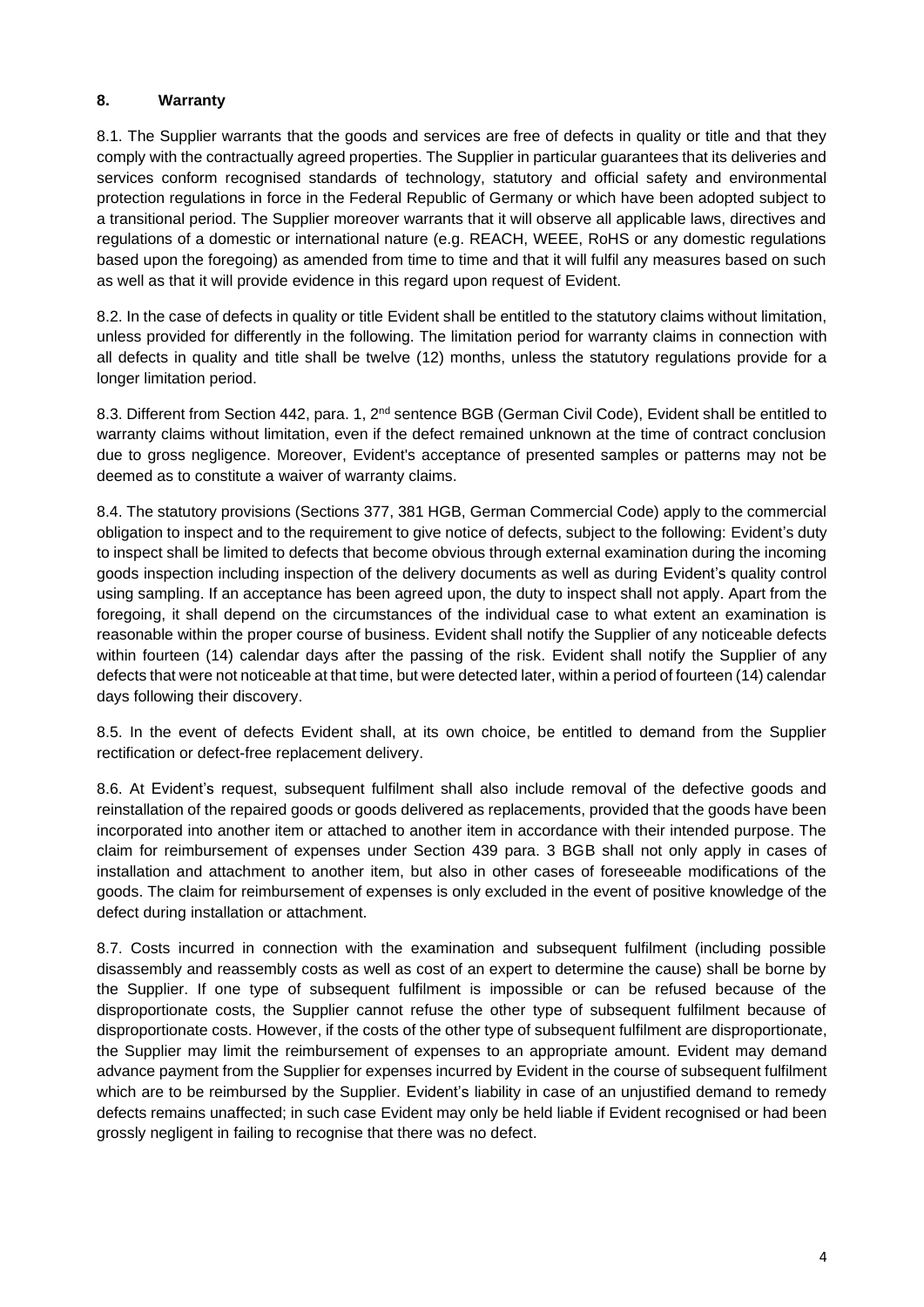8.8. If the Supplier does not observe its duty to subsequent fulfilment within a reasonable deadline set by Evident, Evident may rectify the defect itself (or through third parties) and claim reimbursement of incurred expenses or demand an appropriate advance payment. If subsequent fulfilment by the Supplier has failed or is otherwise unreasonable on part of Evident (e.g. in case of special urgency, operating safety hazard or imminent occurrence of disproportionate damages) the setting of a deadline is obsolete; Evident shall inform the Supplier (if possible in advance) of such circumstances.

8.9. Once the Supplier receives the written notification of defects from Evident the limitation of warranty claims shall be suspended. In case of replacement deliveries and rectification of defects the warranty period for replaced and rectified parts shall restart as of that time unless Evident had to assume based on behaviour of the Supplier that the Supplier did not want to assume any obligation to undertake such measure but made replacement delivery or rectification based only on good-will or for similar reasons.

8.10. Evident is entitled to the legally determined recourse claims of Evident within a supply chain (seller recourse according to Sections 445a, 445b BGB) in addition to the claims for defects without limitation. Claims by Evident for supplier recourse shall also apply if the defective goods have been further processed by Evident or another company, e.g. by installation in another product.

8.11. If Evident notifies the Supplier before recognizing or fulfilling a claim for defects asserted by its customer and requests from the Supplier a written statement with a brief description of the facts and the Supplier does not respond to this within a reasonable period or does not bring about an amicable solution, the claim for defects and/or reimbursement of expenses actually granted by Evident shall be deemed as owed to its customer; in this case, the Supplier shall be responsible for providing evidence to the contrary.

# **9. Product liability – Indemnity**

9.1. To the extent that the Supplier or his supplier is responsible for a supplied defective product, he shall be obligated to indemnify Evident from damage claims asserted by third parties for personal injury and /or material loss upon first request insofar as the cause lies within his domain and organizational area, and he is himself liable vis-à-vis such third parties.

9.2. As part of his liability for claims within the meaning of Item 9.1 the Supplier shall also be obligated to refund any expenses pursuant to sections 683, 670 BGB (German Civil Code) or pursuant to sections 830, 840, 426 BGB (German Civil Code) that result from or in connection with a recall campaign.

### **10. Insurances**

The Supplier undertakes to take out and maintain sufficient liability insurance, including product liability insurance, at his own expense with a minimum cover in the blanket sum of EUR 5 million per case of personal injury/property damage, and agrees to submit these insurance contracts to Evident for inspection upon first request.

### **11. Cartel Damages**

11.1 The Supplier undertakes to only offer at prices and conditions, which are not based on unlawful coordination with competitors from an antitrust view point of view. To the extent that it has been established by a non-appealable court decision or an enforceable decision of the competition authorities that the Supplier has participated – during the period of receipt by Evident of goods or services – in such unlawful coordination with competitors aiming at restricting competition in the form of fixing of prices, output or sales limitations or allocation of customers or territory, the Supplier is obligated to pay liquidated damages for the time period of proven involvement in the infringement. Such damages amount to 8% of the values invoiced by the Supplier, applied to the cartelised goods and services received by Evident during the relevant period. The Supplier may demonstrate that no or significantly lower damages were incurred. Evident is entitled to claim further damages.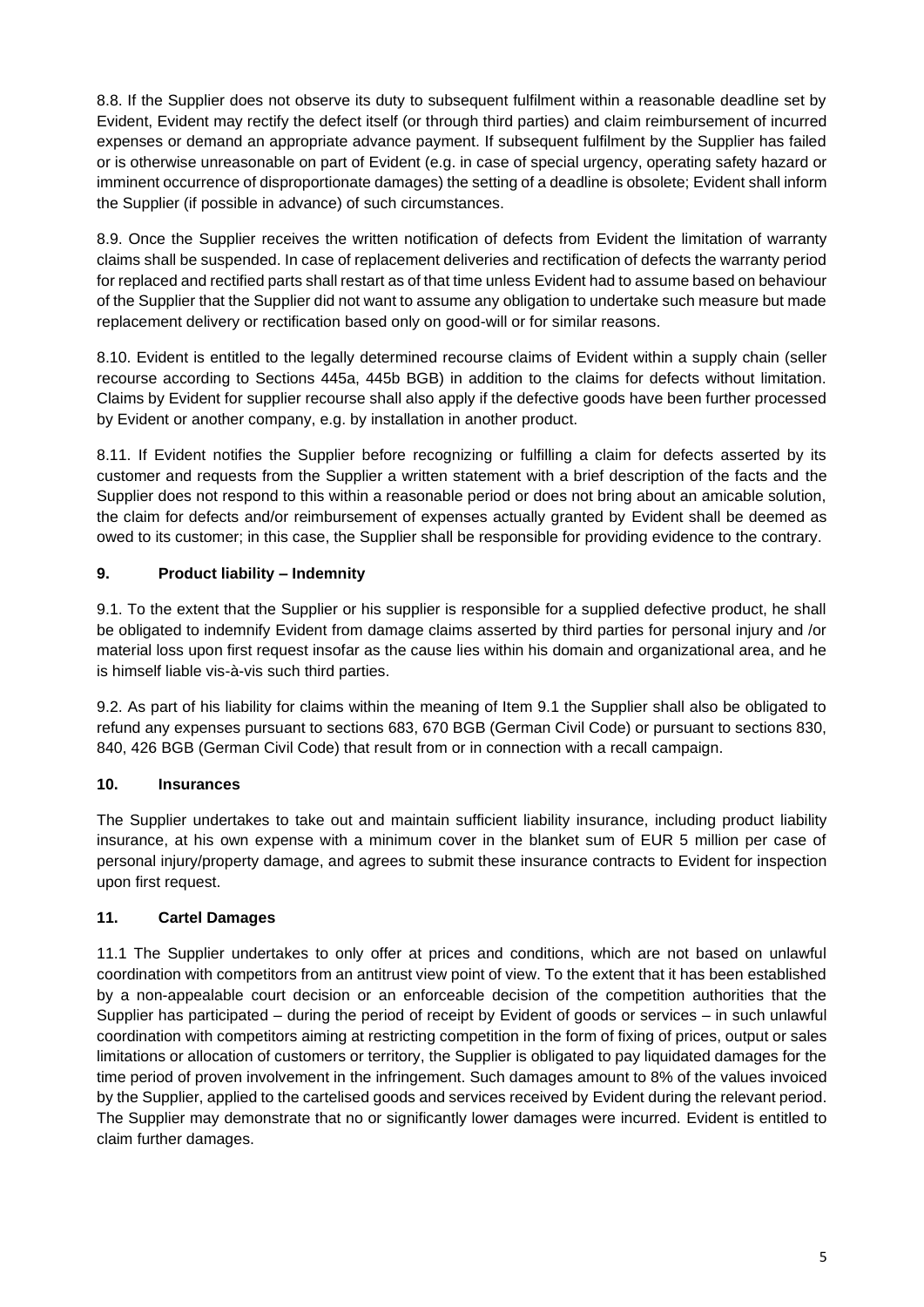11.2 The Supplier is obliged to pay damages even if the term of the underlying contract has expired as of the date of assertion of claims or the contract has been terminated.

# **12. Industrial Property Rights**

12.1. The Supplier warrants that all goods and services rendered by him in connection with the contract performance within the European Union or in any other countries in which the Supplier has its goods produced - also with regard to their intended use - do not infringe any third-party industrial property rights.

12.2. The Supplier shall indemnify and hold harmless Evident upon first request from all third-party claims resulting in connection with the infringement of industrial property rights pursuant to Item 11.1. and shall reimburse to Evident all expenses incurred in connection with such claims.

12.3. If inventions, improvements or other results capable to intellectual property protection, are generated at the level of the Supplier in connection with the execution of the delivery or the service ordered based on information, documents or models provided by Evident, Evident shall - at the time such rights come into existence at the latest upon their acquisition - have an irrevocable, cost-free, nonexclusive, transferable and sub-licensable right to use and exploit these inventions, improvements, results and any corresponding industrial property rights free from third party rights without limitation as to time, territorial or factual scope (including the right to edit and develop). The Supplier shall be obligated to inform Evident promptly about any such inventions, improvements, results and industrial property rights.

12.4. If the Supplier has industrial property rights to the deliveries or services ordered, or parts thereof, or to methods for their production, Evident must be notified of such rights upon request by specifying the registration or application number of the industrial property right.

#### **13. Quality Assurance Standards**

13.1 The Supplier must carry out its quality assurance measures in a way that ensures that its goods/services in particular comply with the specifications determined by Evident and every product/service is provided in the agreed quality, at the agreed time, at the agreed place and in the agreed format. To ensure such quality of its goods/services the Supplier has to maintain an effective quality assurance system and apply adequate procedures to further develop its quality assurance system pursuant to ISO 9001.

13.2. Should the Supplier intend to fully or partially commission work to subcontractors, the following terms must be observed: prior information of and approval by Evident; quality assurance system of Supplier secures that subcontractors are inspected on a regular basis; Supplier must include jointly accepted subcontractors in its quality management system and is fully liable for subcontractors' quality and all consequences resulting therefrom. If any of the foregoing is not complied with, Evident reserves its right to take measures which can lead to a cancellation of orders of goods/services or to the denial of acceptance of products/services.

13.3. If the Supplier finds an increase of deviations between the actual and the agreed quality of any product (quality deteriorations), it will immediately inform Evident thereof and about any intended countermeasures. Prior to changes of manufacturing processes, materials or supply parts of the products, the moving of production sites, further, prior to changes of processes or installations to test the products or of other quality assurance measures, the Supplier will comprehensively inform Evident in due time so that Evident is able to investigate whether these changes may have negative effects. Should this be the case or if such risk is evidently imminent, Evident may fully or partially withdraw from the contract.

13.4. Within the scope of a trusting cooperation the Supplier grants Evident the right to inspect at any time through an employee the relevant production sites and offices in order to control compliance with quality assurance measures and the requirements (if applicable) of medical devices- and product liability law with regard to the goods. Evident may demand the same from the Supplier for the notified body, which is entitled to inspect and/or audit suppliers within the scope of the conformity assessment procedure, if there is a pertinent cause, as well as for every other competent authority.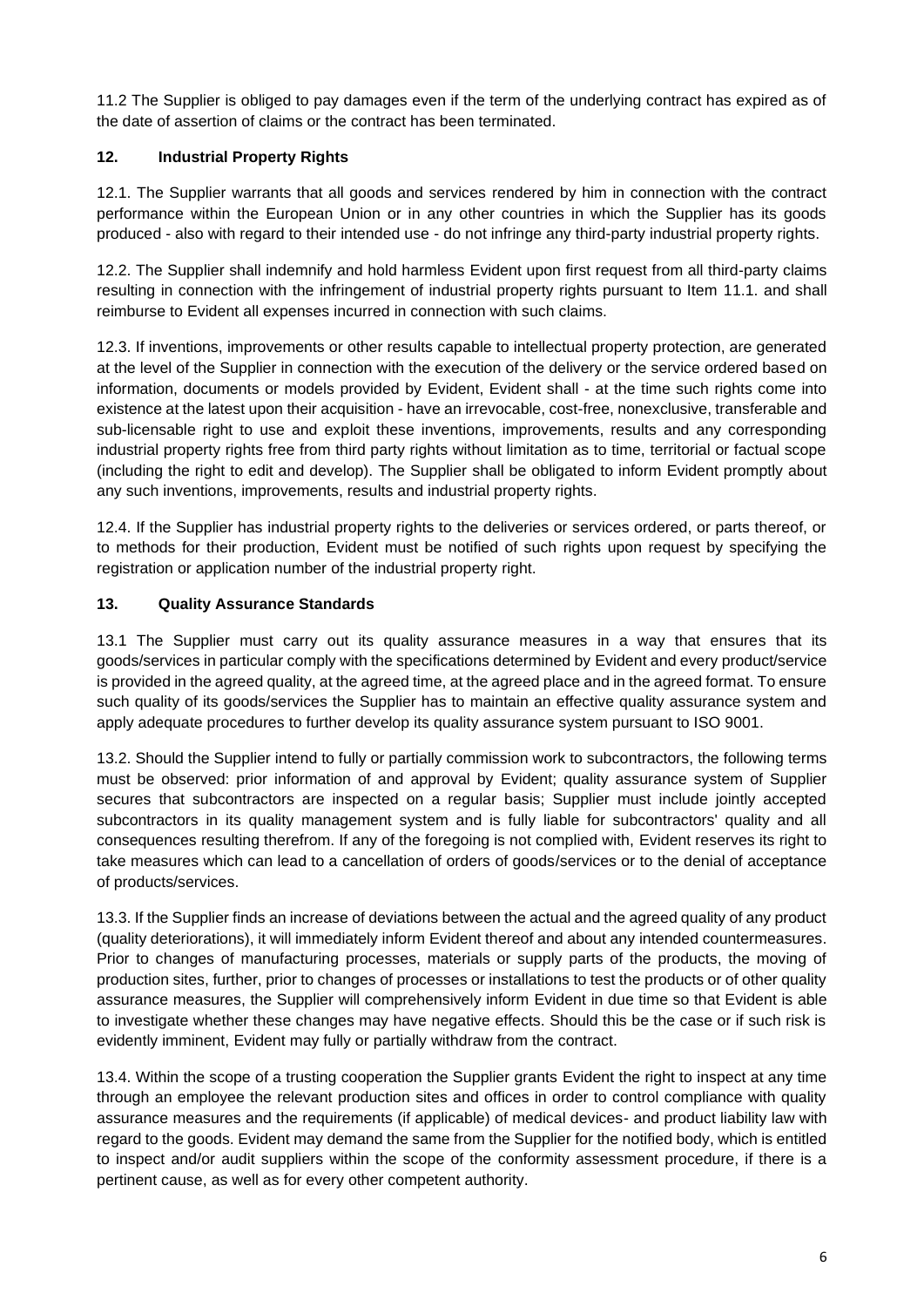13.5. The Supplier shall ensure by way of marking of the goods and other adequate measures that in case of a deficiency of a product it may immediately determine which other products may be affected. Evident shall be informed of such labelling system to enable Evident to carry out its own investigations, if necessary.

# **14. Ownership and Ownership Protection**

14.1. Tools, measuring and testing equipment, devices, models, samples, production equipment, materials, drawings, work instructions, manuscripts, calculations, product descriptions, films, photographs, etc. made available by Evident to the Supplier or produced for contractual purposes and charged to Evident separately by the Supplier shall remain the property of Evident or become the property of Evident, even if they remain in the possession of the Supplier. They shall be identified by the Supplier as property of OM Evident, kept safely, secured against unauthorized access and use, secured against damage of any kind, and used only for purposes of this contract. Like subsequently produced items and services rendered, they may neither be duplicated nor passed on to third parties or destroyed without the written consent of Evident.

14.2. In the absence of an arrangement to the contrary, each of the contractual partners shall bear half of the costs for maintaining and repairing the aforementioned items. However, inasmuch as these costs can be attributed to defects of such items produced by the Supplier or to improper use or storage on the part of the Supplier, his employees or other vicarious agents, they shall be solely borne by the Supplier. The Supplier shall promptly inform Evident of any significant damages to these items.

14.3. Upon request by Evident, the Supplier shall hand out to Evident all items as defined in Item 14.1 in an orderly condition.

14.4. Notwithstanding the definition of "manufacturer" in the regulatory sense, any processing (i.e. manufacturing, mixing or combining) by the Supplier of items provided by Evident is carried out on behalf of Evident. The same applies in case of processing of the delivered goods by Evident so that Evident is considered as manufacturer and acquires ownership of the product at the latest at processing pursuant to the statutory provisions.

14.5. Transfer of the goods to Evident shall take place unconditionally and regardless of payment of the purchase price. Where in any individual case Evident accepts the Supplier's offer being subject to payment of the purchase price, such reservation of title of the Supplier expires at the latest with payment of the purchase price for the delivered goods. Evident is entitled to resell the goods within the standard course of business even prior to payment of the purchase price against advance assignment of the receivables resulting therefrom (precautionary applicability of a simple and - limited to the resale - prolonged retention of title). Excluded are all further types of retention of title, in particular the extended and the forwarded retention of title and the prolonged retention of title applied to further processing.

### **15. Documents, Confidentiality, Publications**

15.1. The Supplier shall be obligated to make available to Evident all documents and information required for use, assembly, operation and maintenance free of charge.

15.2. Unless otherwise agreed in writing, the Supplier is obliged to keep confidential all information and documents (with the exception of publicly available information) made available to it in connection with the order for a period of three (3) years after conclusion of the contract and to use them only for the execution of the order. Upon request, it will immediately return the information and documents to Evident upon completion of inquiries or after completion of orders and commit his subcontractors in accordance with this section 15.2.

15.3 When quoting references or publishing, for example, informational or promotional material, the Supplier may name the company or trademarks of Evident only with Evident's prior written consent.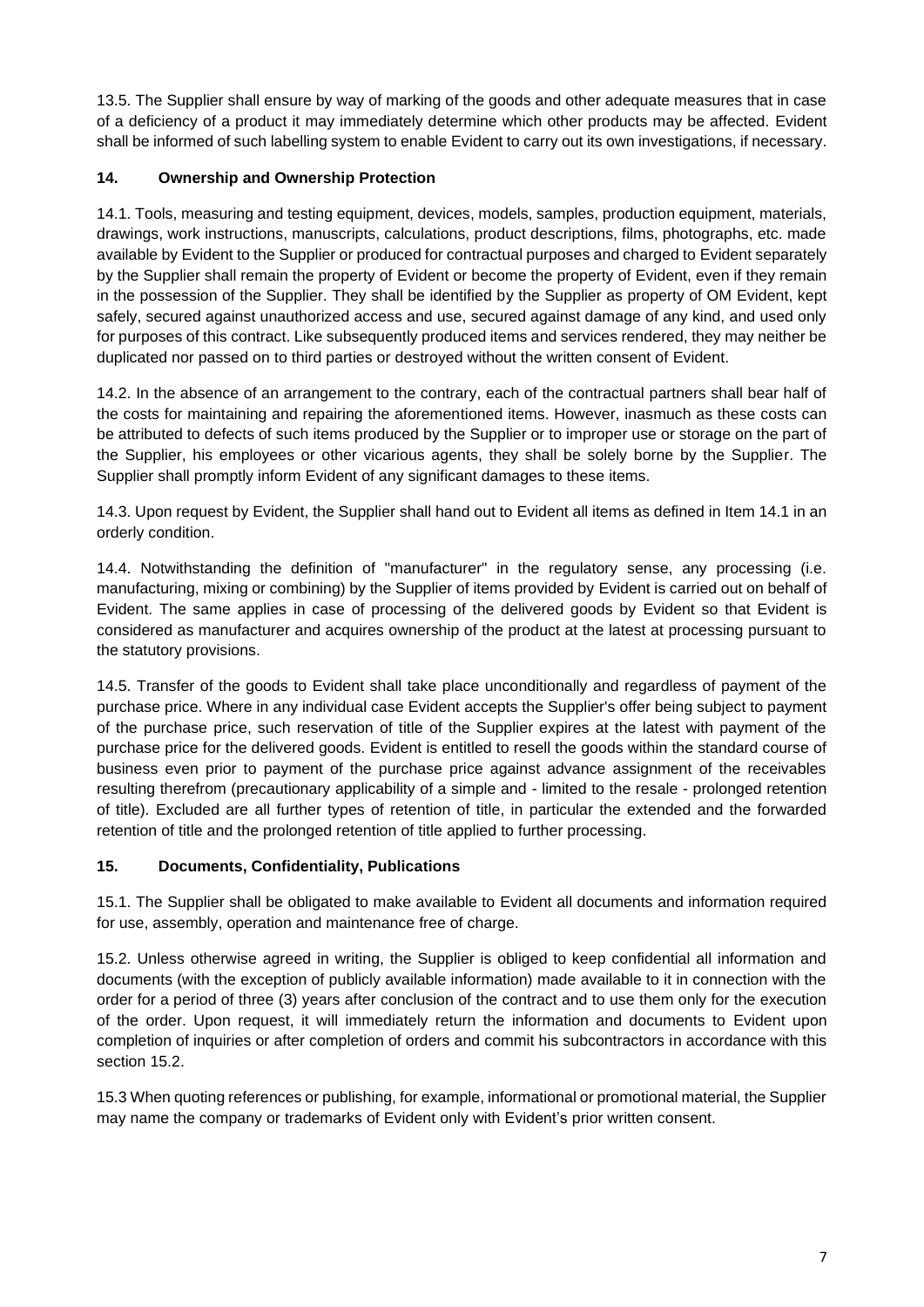#### **16. Data Protection, Compliance, Environmental Protection**

16.1. If and to the extent that personal data is transmitted or otherwise processed in connection with this Agreement, Evident and Supplier shall each act as a separate data controller within the meaning of Article 4 No. 7 EU-General Data Protection Regulation (GDPR). Evident and Supplier shall comply with all obligations of the GDPR and other applicable data protection laws when processing personal data. Among other things, Supplier shall comply with its obligation to inform its own employees and collaborators in accordance with Art. 13 GDPR with respect to personal data transferred to Evident in the context of the contractual relationship. For this purpose, Supplier may also use the information listed in the **Annex** vis-àvis its employees.

16.2. If there is a processing of personal data on behalf of Evident and/or Supplier within the meaning of Art. 28 GDPR between Evident and the Supplier in an individual case, Evident and Supplier shall conclude an additional order processing agreement pursuant to Art. 28 para. 3 GDPR.

16.3. With regard to its deliveries and performance in general, the Supplier warrants compliance with the principles of conduct listed in the UN Global Compact (retrievable at [www.unglobalcompact.org\)](http://www.unglobalcompact.org/). Noncompliance with these rules and principles shall be regarded as a material breach of the contractual arrangements and entitle Evident to terminate the cooperation with immediate effect. The deliveries and performance must further comply with all applicable statutory regulations regarding security and environmental protection.

16.4. The Supplier shall comply with all legal applicable provisions relevant to this contractual relationship. This applies in particular to anti-corruption and money laundering laws, antitrust, labour and environmental protection regulations as well as the corporate environmental and human rights-related due diligence obligations of the German Supply Chain Act (*Lieferkettensorgfaltspflichtengesetz)*.

16.5. The Supplier shall ensure that the goods delivered by it comply with all relevant requirements for the placing on the market in the European Union and the European Economic Area. On request of Evident he shall provide proof of such by presenting suitable documents.

16.6. The Supplier shall use reasonable efforts to ensure compliance by its subcontractors with the obligations undertaken by the Supplier under this Clause 16.

### **17. Choice of Law and Venue**

17.1. These GTP as well as all contracts concluded based on these terms are subject to German law. The applicability of the United Nations Convention on Contracts for the International Sale of Goods dated 11 April 1980 (UN Sales Convention, CISG) is explicitly excluded.

17.2. The agreed place of jurisdiction for commercial entities/business persons (Unternehmer), governmental entities, or special governmental estates for all disputes shall be Hamburg, Germany. This also applies where the Supplier's legal residence or habitual place of residence is unknown, is located abroad, or has been transferred abroad.

17.3. Evident is also entitled to file a lawsuit at the general place of jurisdiction of the Customer.

#### **18. Miscellaneous**

18.1. If - due to a material deterioration of the Supplier's financial situation or impending occurrence of such - fulfilment of the owed performance is at risk, Evident may withdraw from the underlying contractual relation for a material cause without observing a notice period. In this case Evident may use the facilities that exist to continue the work or effected services and services of the Supplier in return for adequate compensation.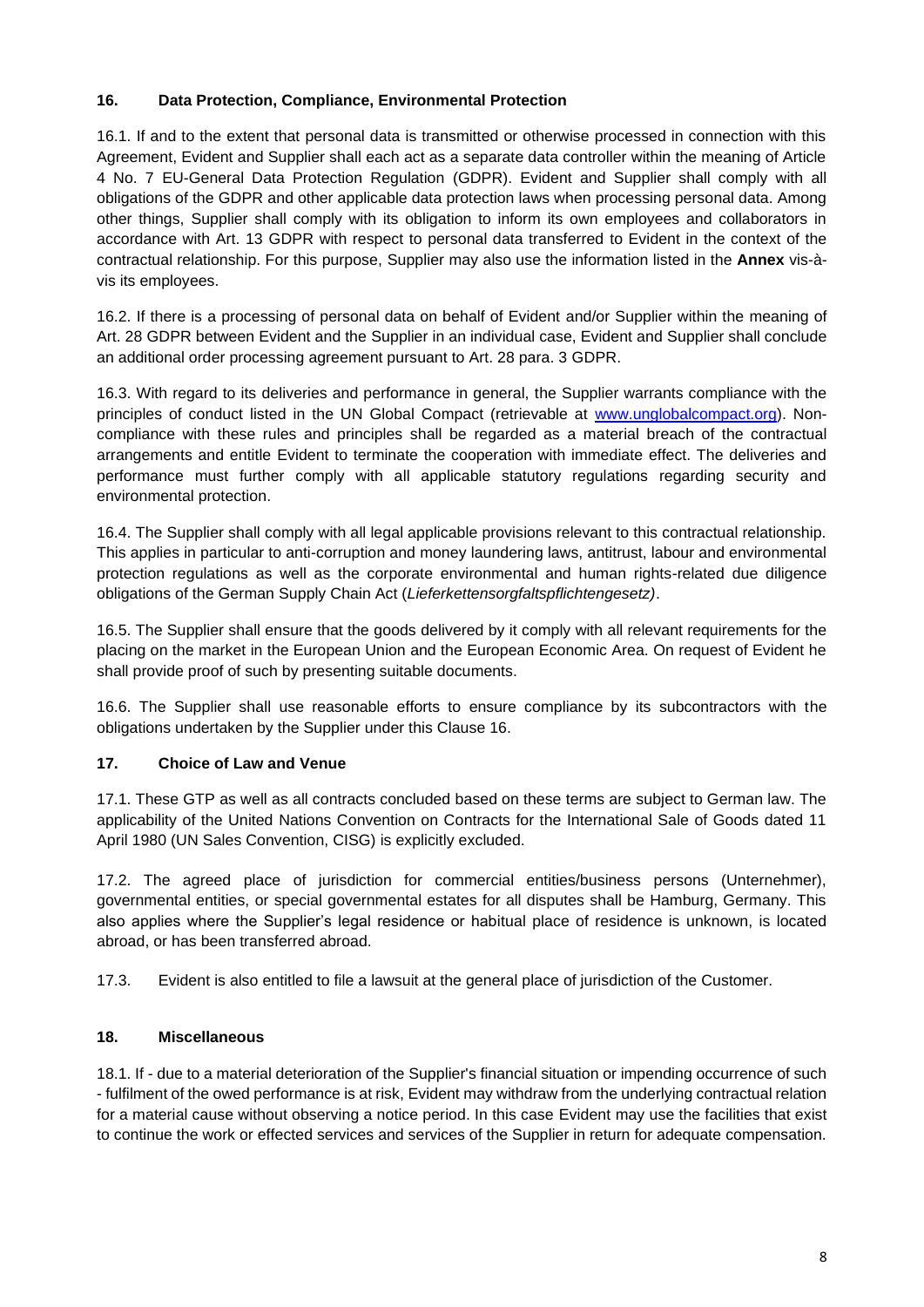18.2. The right to set off against Evident shall be excluded. This shall not apply to claims against Evident that are uncontested, legally established or acknowledged by Evident.

18.3. Retaining liens or other rights to refuse performance may be asserted against Evident only insofar as they are based on claims of the Supplier from the same contractual relationship.

18.4. The assignment and/or transfer of rights and/or obligations from this contract by the Supplier shall require Evident's prior written approval. This shall not apply in case of payment claims.

18.5. Without prior written approval by Evident the Supplier shall not be entitled to have the performance he owes rendered by third parties; however, this shall not apply in case the Supplier only acts as a reseller and Evident is aware of this. If the Supplier, without prior approval by Evident, commissions a third party to render the performance he owes, Evident shall be entitled to withdraw from the contract, in whole or in part, as well as seek damages.

Hamburg, April 12th 2022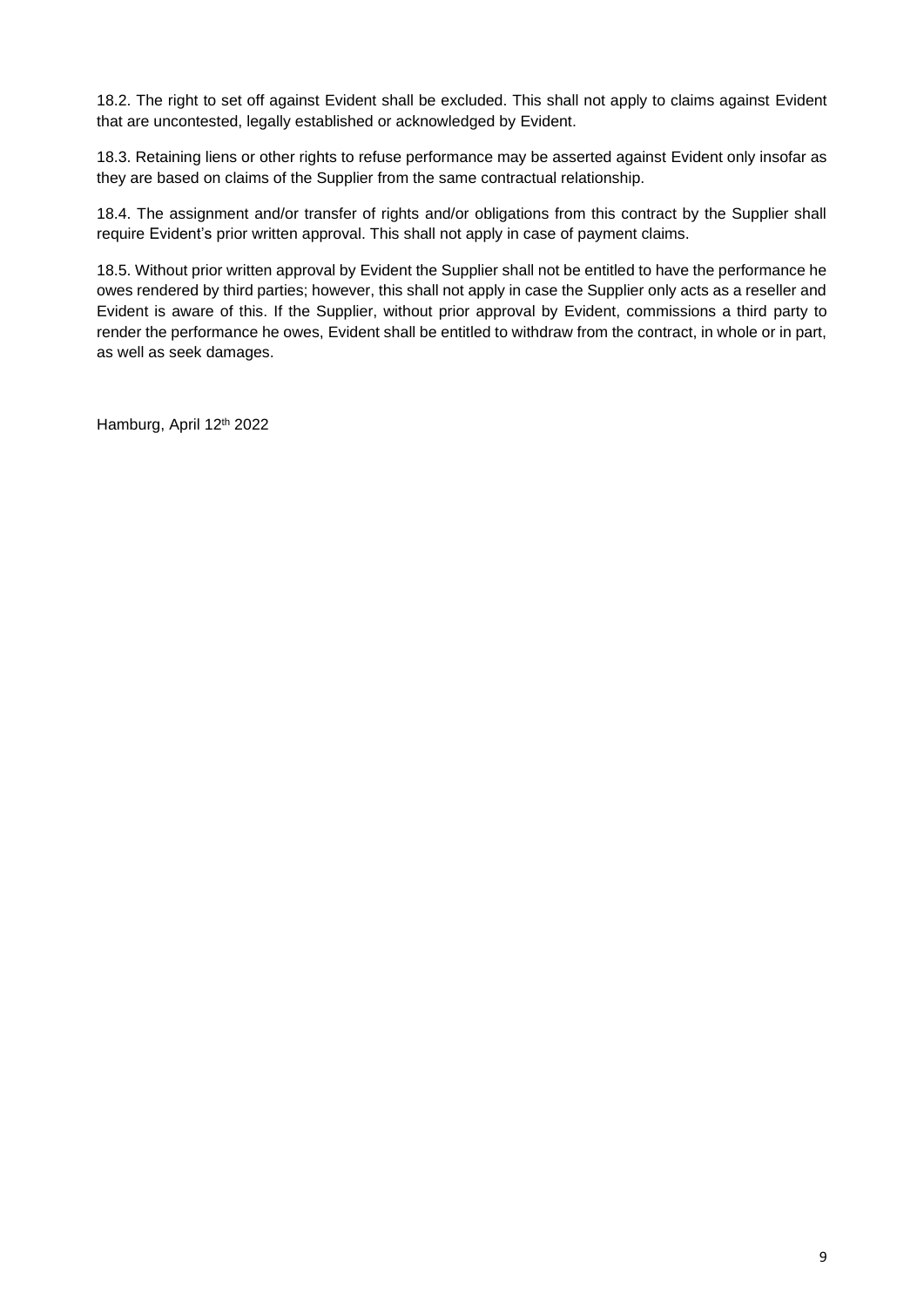#### **Annex**

**Information on data protection for partner employees** The following general data protection information applies to all contracts, which have the purchase of, sale and / or delivery of movable goods by or from Evident Europe GmbH and its branch offices as well as Olympus Soft Imaging Solutions GmbH (hereinafter "Evident") to its partners (hereinafter "Partner") as a subject.

- 1. Evident stores and uses necessary personal data of the partner, the employees and the clientele of the partner for the initiation and execution of the contract.
- 2. Personal data of the Partner and the Partner's employees are processed according to Art. 6 para. 1 lit. b. GDPR processed. This is done in the context of contractual or pre-contractual relationships between Evident and the Partner. The data processed in this context, the type, scope and purpose and the necessity of their processing are determined by the underlying contractual relationship (see below, section 5). In principle, this data will not be disclosed to third parties, unless it is necessary for the fulfilment of the contractual or pre-contractual relationship or for the pursuit of the claims of Evident pursuant to Art. 6 para. 1 lit. f. GDPR or there is a legal obligation to do so according to Art. 6 para. 1 lit. c. GDPR. In individual cases, however, it may be possible that data is made available to external parties, e.g. order processors within the meaning of Art. 28 GDPR, for these purposes. If personal data of the Partner or the Partner's employees is disclosed as part of processing operations, this disclosure may be made to the following recipient groups:
	- **Agencies**
	- Credit agencies, collection service providers (credit assessment, dunning procedures)
	- Authorities, other government agencies
	- printing service providers
	- Internal offices, group companies
	- IT service providers
	- Cooperation partners (partner offers, etc.)
	- Credit institutions
	- **Suppliers**
	- Logistics service providers, postal & courier service providers
	- Market and opinion research companies
	- Newsletter dispatch service providers
	- Travel agency & tourism service providers
	- Repair & service providers
	- Telecommunications providers
	- Management consultants / auditors / tax consultants
	- insurance companies

If a transfer of data from Evident to third parties becomes necessary for the fulfilment of the data processing purposes, Evident takes care that personal data of the Partner as well as the Partner's employees remain within the European Union or the European Economic Area. If this is not possible in exceptional cases and a data transfer to a third country becomes necessary (either to Evident entities in third countries such as Japan, Russia or USA, or to other companies in third countries, e.g. to service providers or cooperation partners of Evident), Evident will take all necessary measures to provide an adequate level of data protection and will in this context in particular conclude the standard data protection clauses in terms of Art. 46 para. 2 lit. c GDPR.